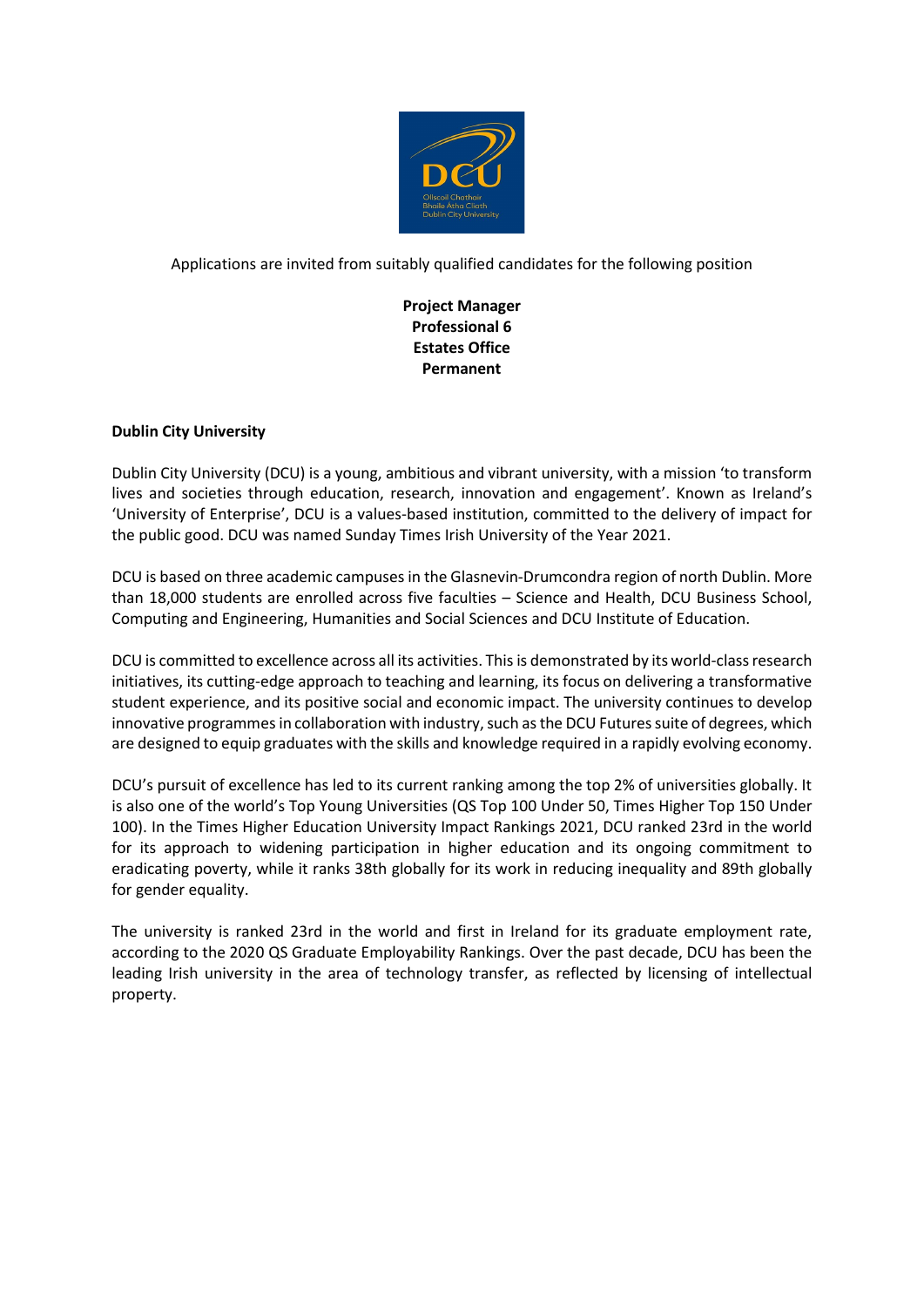### **Overview of the department**

The Estates Office is responsible for the management of the University's physical assets and the provision of operational services and capital development across a multi-campus environment. There is a requirement for an experienced Project Manager to join the existing Estates team to manage a significant demand across a multi campus organisation now comprising 75 buildings across 6 campus locations extending to 250,000m2 a further 45,000m2 will be added following completion of the current Campus Development Plan. While this position is initially based on the Glasnevin campus it is envisaged the post holder will be required to provide services across all University campuses including travel between campuses to carry out duties as the need arises

## **Role Profile**

Reporting to the Capital Projects Manager the successful candidate will, as part of the Estates team, have responsibility to deliver building, maintenance and refurbishment projects and provide support to energy and utilities management activities across various new and existing buildings. This will be an integral role to enable the Estates Office to deliver the current development plan and meet new demand with specific responsibility to deliver assigned projects.

## **Duties and Responsibilities**

Please refer to the job description for a list of duties and responsibilities associated with this role.

## **Qualifications and Experience**

### **Requirements**

- Applicants must hold a primary degree in a relevant construction related degree (i.e. architecture, engineering, quantity surveying, etc.).
- Applicants must have a minimum of 5 years relevant work experience in the building industry which must include on-site experience in construction management or project management, including financial management of construction projects.

### **In addition to this, applications must demonstrate:**

- Knowledge and demonstrable experience of implementing public procurement for construction and design team appointments.
- Comprehensive understanding of the building regulatory environment and experience in dealing with statutory requirements and approvals.
- Experience working within a broader team to a high degree of professional effectiveness.
- Experience utilising CAD software, Revit and other design tools is required.
- High level of proficiency in utilising different software solutions including MS Excel, MS Project and other common software packages is essential.
- A flexible and responsive approach to work and stakeholder.
- Excellent verbal and written communication skills and an ability to positively interact with both internal and external stakeholders.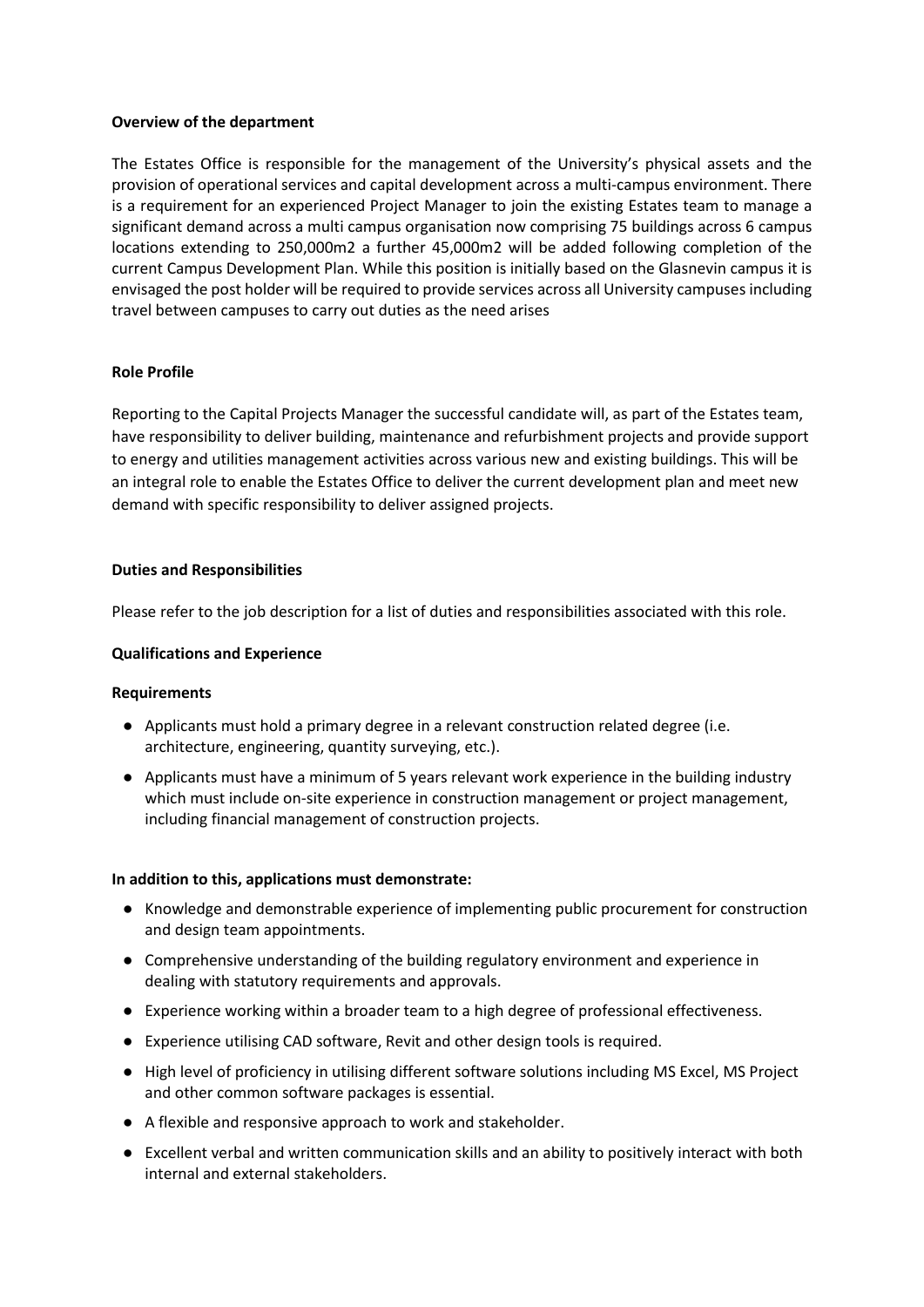### **Advantageous**

- A background or experience on quantity surveying and/or contract administration will be a distinct advantage.
- A relevant project management qualification.
- Understanding of public spending code including the use of the Capital Works Management Framework in a fast paced environment with multiple projects delivery for a large and complex organisation.
- Experience of utilising and managing BIM processes is desirable.
- Experience of working with protected structures is desirable.

### **Essential Training**

The postholder will be required to undertake the following essential compliance training: Orientation, Health & Safety and Data Protection (GDPR). Other training may need to be undertaken when required.

#### **Salary Scale:**

Professional 6- €55,045- €78,413

Appointment will be commensurate with qualifications and experience and in line with current Government pay policy

**Closing date: Friday 8<sup>th</sup> July 2022** 

### **For more information on DCU and benefits, please visit** [Why work at DCU?](https://www.dcu.ie/hr/why-work-dcu)

### **Informal Enquiries in relation to this role should be directed to:**

Mr. Adolfo Rey at adolfo.rey@dcu.ie or Tel: +353 (01) 7005174 Please do not send applications to this email address, instead apply as described below.

### **Application Procedure:**

Application forms are available from the DCU Current Vacancies website at <https://www.dcu.ie/hr/vacancies-current-vacancies-external-applicants>

Applications should be submitted by e-mail with your completed application form to [hr.applications@dcu.ie](mailto:hr.applications@dcu.ie) 

**Please clearly state the role that you are applying for in your application and email subject line: #BC220215 Project Manager**

*Dublin City University is an equal opportunities employer.*

*In line with the Employment Equality Acts 1998 – 2015, the University is committed to equality of treatment for all those who engage with its recruitment, selection and appointment processes.*